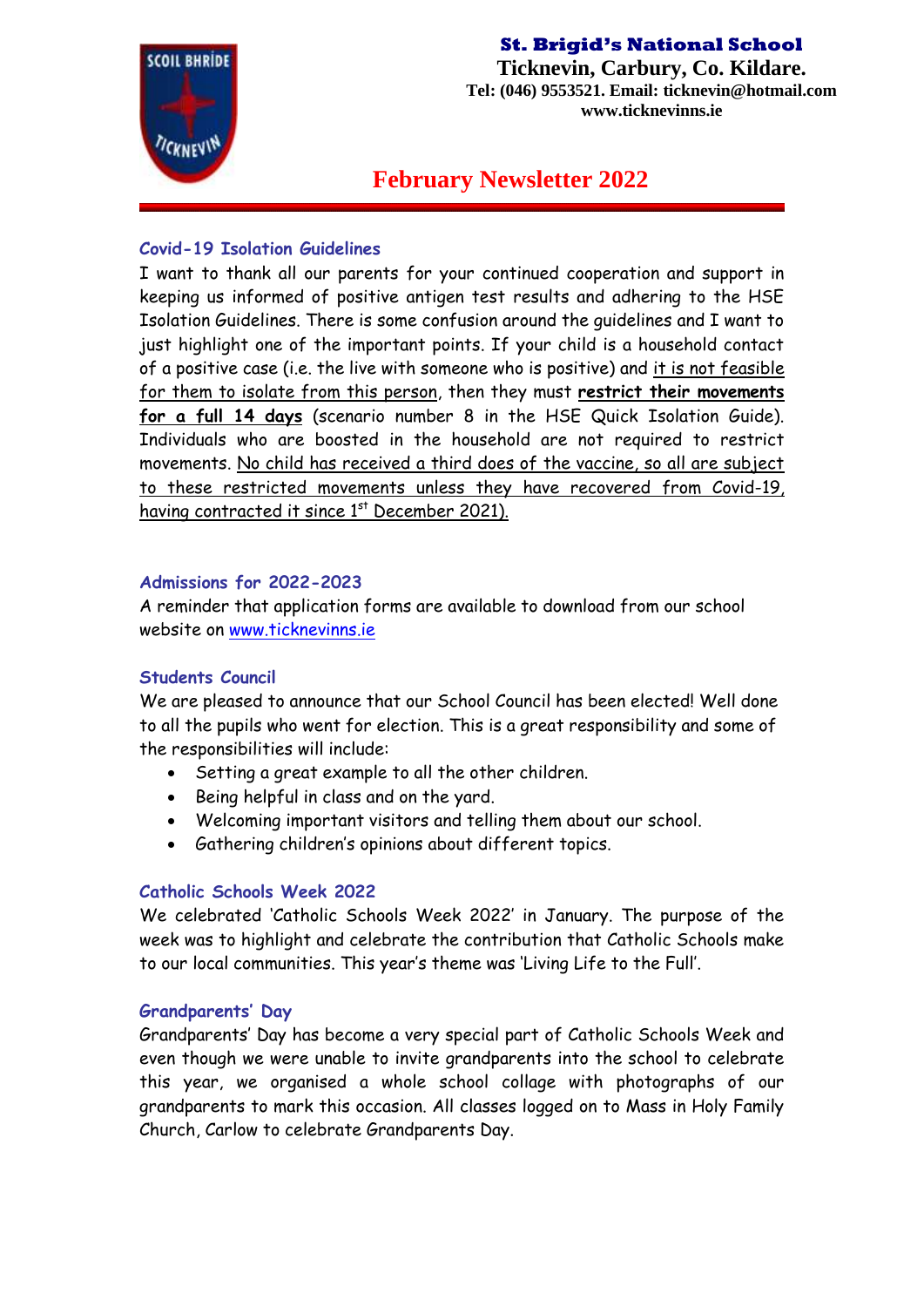

**Ticknevin, Carbury, Co. Kildare. Tel: (046) 9553521. Email: ticknevin@hotmail.com www.ticknevinns.ie**

# **February Newsletter 2022**

#### **Stay Safe Programme**

The Stay Safe Programme continues this month in all classes. The Stay Safe Programme is a personal safety skills programme for primary schools. Its overall objective is to prevent child abuse, bullying and other forms of victimisation. The programme develops children's ability to recognise, resist and report risk situations or abusive encounters.

Please see [www.staysafe.ie](http://www.staysafe.ie/) for further information. Please ensure the home worksheets are completed at home, signed and returned to the school each week.

#### **St. Brigid's Day Mass**

St. Brigid's Day marked a special day in our school community, as St. Brigid is the patron saint of our school. Although we were unable to hold our traditional St. Brigid's Day Mass, all pupils got the opportunity to tune in to mass online and take part in many St. Brigid's Day activities on the day.

#### **Active Schools Initiative**

As part of our Active Schools Flag activities the children will be taking part in the 'Climb the Heights' skipping challenge. We will see how many mountains we can climb over the next few weeks: one skip= 1 metre. Keep an eye on our website for updates [www.ticknevinns.ie](http://www.ticknevinns.ie/)

#### **Green-Schools**

Our school will be participating in 'The Big Travel Challenge' from the  $7<sup>th</sup>$  to the 18<sup>th</sup> of February. We will be encouraging all of the pupils to walk to school or to 'park and stride' during these dates (park near the school and walk the rest of the way). This is a great initiative to support sustainable modes of transport.

#### **Dates for Sacraments 2022**

The Parish Office has confirmed dates of sacraments. **Confirmation:** Wednesday, 23rd March at 5.30pm First Confession: Will take place in the school on Thursday, 17<sup>th</sup> February. First Holy Communion: Friday, 27<sup>th</sup> May at 9.30am

#### **Swimming Lessons**

Swimming lessons will hopefully take place for pupils from  $2^{nd}$ -6<sup>th</sup> class in March. Further information will follow and this may be subject to change.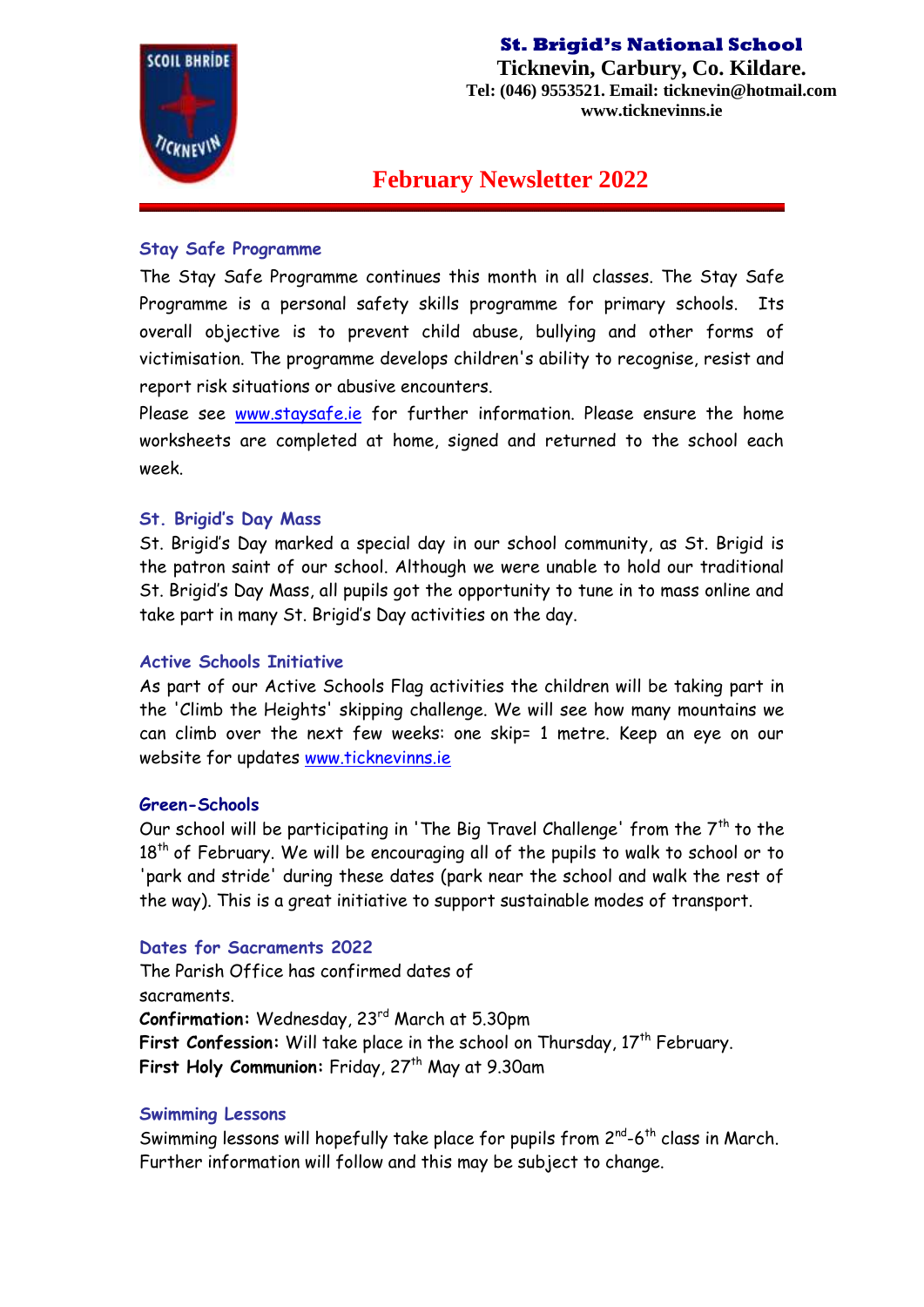

**Ticknevin, Carbury, Co. Kildare. Tel: (046) 9553521. Email: ticknevin@hotmail.com www.ticknevinns.ie**

**February Newsletter 2022**

### **FAI Primary School 5s Programme**

Our school has registered for the SPAR FAI Primary School 5s Programme. The goal is to provide each pupil in  $5<sup>th</sup>$  & 6<sup>th</sup> class the opportunity to participate in football in a fun and safe environment within the school. The change in format is intended to help avoid numerous schools mixing.

## **Safer Internet Day**

Safer Internet Day is an EU wide initiative to promote safer internet for all users, especially young people. It is taking place this year on February 8th. We have organised an online safety workshop facilitated by the local Gardaí for students in 5th and 6th class. The workshop will take place in school on Wednesday,  $9<sup>th</sup>$  February. The focus of the workshop will be educating the children on how to use the internet in a safe and positive way.

Barnardos are offering free webinars for parents on cyber safety. Parents can register for a parent webinar by visiting Barnardos website at [https://www.barnardos.ie/learning-development/training/online-safety](https://www.barnardos.ie/learning-development/training/online-safety-programme/for-parents)[programme/for-parents](https://www.barnardos.ie/learning-development/training/online-safety-programme/for-parents)

While the internet is a wonderful resource, I would like to remind you that it can also pose many dangers to your child. While the school has safeguards in place with regard to pupil internet/website access at school, use outside school falls under parental responsibility. Children should never be allowed access to the internet at home without supervision.

### **Road Safety Talk**

Local Gardaí will visit the school on Wednesday,  $9<sup>th</sup>$  February and speak with the junior and middle classes about the importance of road safety.

### **Return to School Declaration Form**

Many thanks to all families who complete the return to school declaration form when necessary. You are reminded that this form, should be completed for **all** absences prior to your child returning to school. This, like many other measures, has been put in place to better ensure everyone's health and safety at this time. Your cooperation is both necessary and appreciated.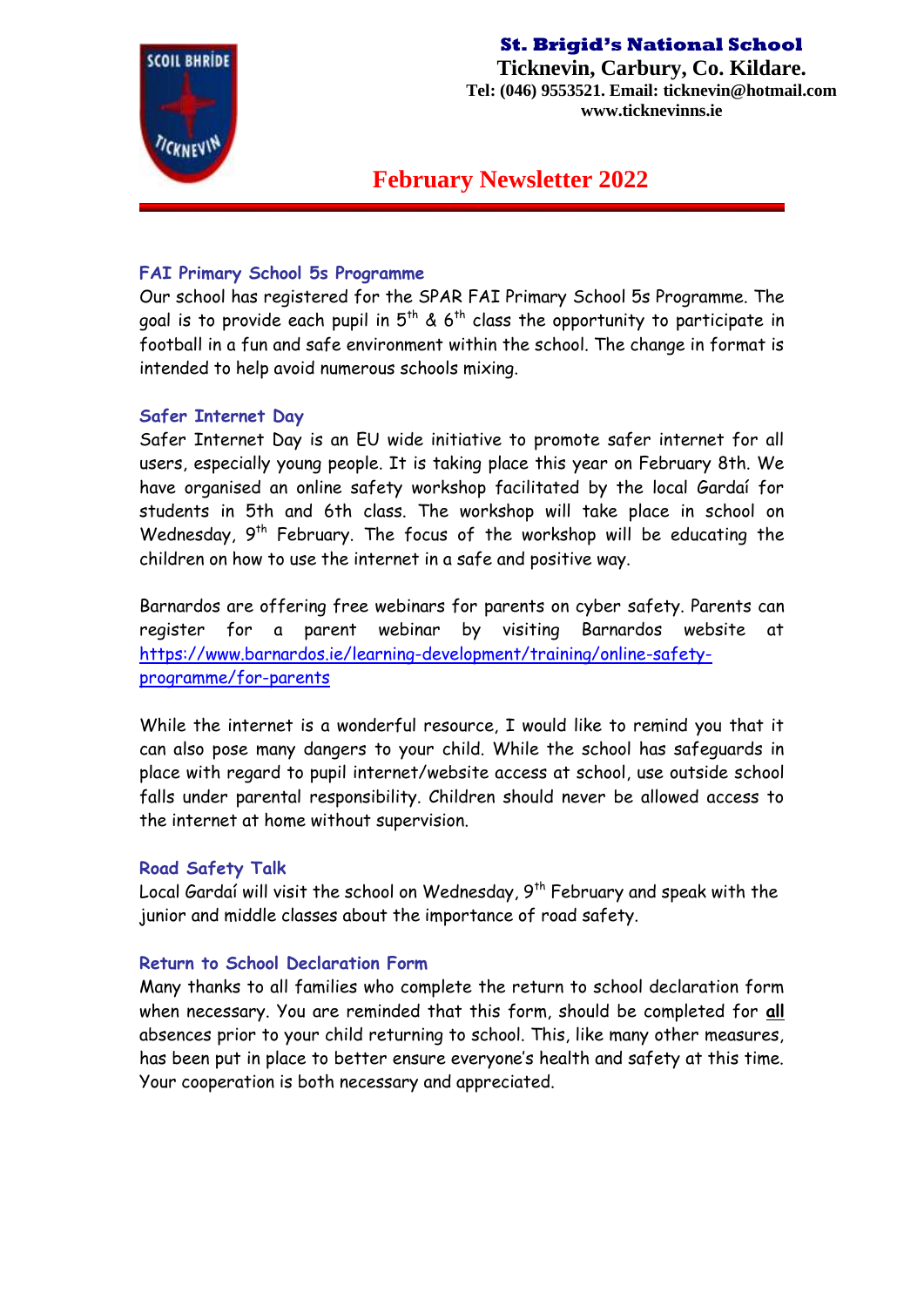

**Ticknevin, Carbury, Co. Kildare. Tel: (046) 9553521. Email: ticknevin@hotmail.com www.ticknevinns.ie**

# **February Newsletter 2022**

# **Getting Ready for Secondary School**

Kildare Education Centre has added on an additional webinar for parents of sixth class pupils. '*22KEC233 Getting Ready for Secondary School for Parents'* on **Tues 10th May from 7pm-8pm**.

Registration Link: [https://www.eckildare.ie/coursebooking/local-courses/2070-](https://www.eckildare.ie/coursebooking/local-courses/2070-22kec219-getting-ready-for-secondary-school-for-parents-guardians-3.html) [22kec219-getting-ready-for-secondary-school-for-parents-guardians-3.html](https://www.eckildare.ie/coursebooking/local-courses/2070-22kec219-getting-ready-for-secondary-school-for-parents-guardians-3.html)

## **Half Day Closure**

Please be advised that a whole-staff seminar of professional support as part of the introduction of the Primary Language Curriculum in primary schools will take place for all teachers on Wednesday afternoon 16<sup>th</sup> March and St. Brigid's N.S. will close for a half day on **Wednesday 16th March at 12pm**. This is a Department of Education mandated school closure.

A further half-day closure is scheduled to take place during Term 3 of 2022 and parents/guardians will be notified of the exact date as soon as details become available.

### **Additional School Holiday**

As you are aware the government has sanctioned an extra public holiday for the 18<sup>th</sup> March 2022. As this date is already a scheduled closure for us, we are rescheduling our planned closure for **Friday, 3rd June 2022.** 

### **Annual Review of Child Safeguarding Statement**

The Child Protection Procedures for Primary and Post Primary Schools 2017 require that the Board of Management must undertake a review of its Child Safeguarding Statement on an annual basis. The school's current Child Safeguarding Statement and Risk Assessment are available on our website [www.ticknevinns.ie](http://www.ticknevinns.ie/)

We are seeking your feedback in relation to the school's compliance with the requirements of these Child Protection Procedures. Please take a moment to email the school with any feedback you may have in relation to this [ticknevin@hotmail.com](mailto:ticknevin@hotmail.com)